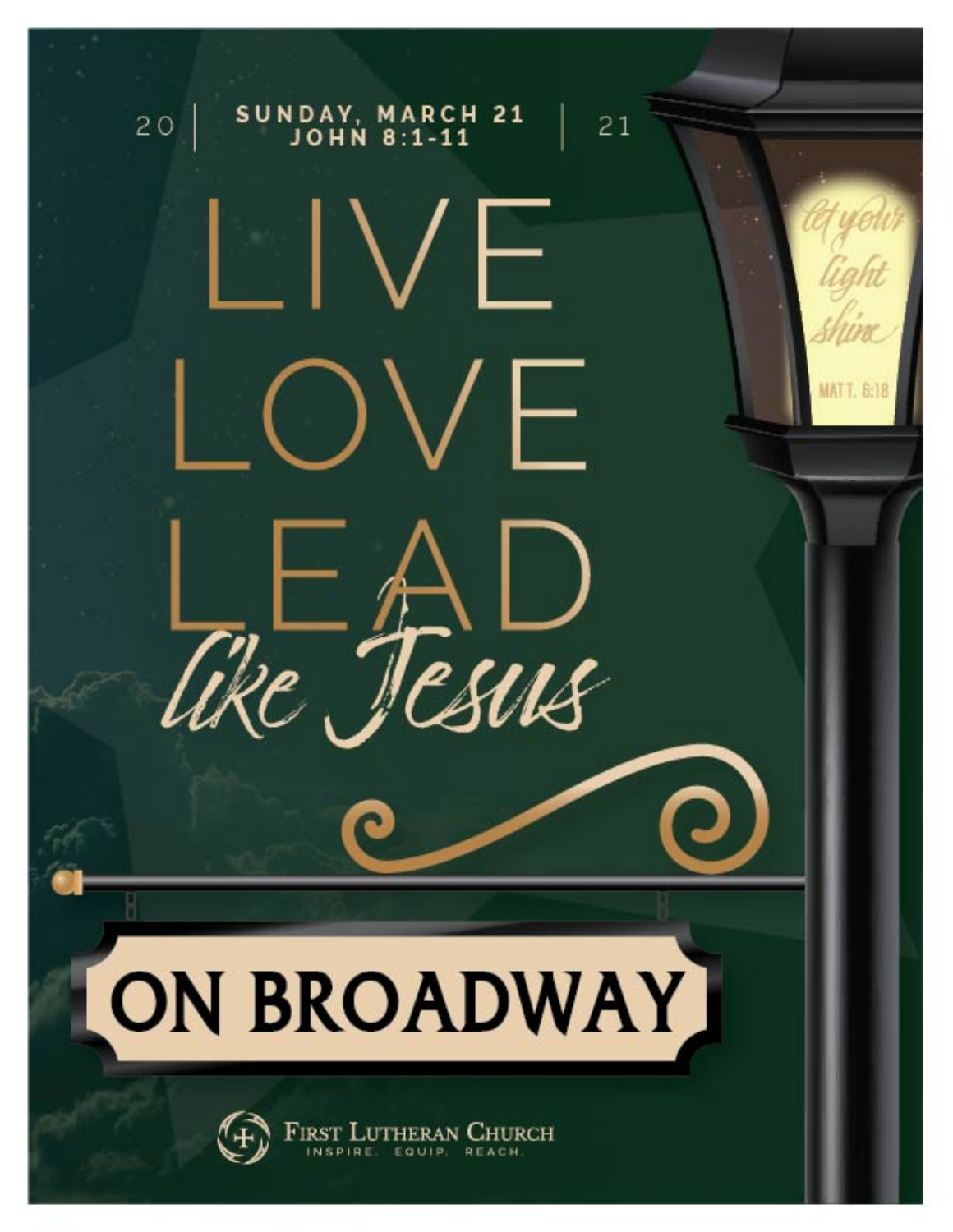

619 BROADWAY, FARGO ND | 701.235.7389 | WWW.FLCFARGO.ORG | **FIRST LUTHERAN CHURCH** INSPIRE. EQUIP. REACH.

**WELCOME!** If you sailed into church this morning on the tides of triumph or if you crawled in under the crushing blows of defeat... WELCOME. We are just glad you are here.

Please make yourself at home and let us know if there is anything you need. This bulletin will help you navigate worship at First Lutheran and opportunities to serve and connect with our faith community.



**WHAT ARE WE ABOUT?** We want to make Jesus famous. It is as simple as that. Our purpose in gathering here today is to make Jesus known and to know him better. Because if this isn't about Jesus, it isn't worth doing.

**WORSHIP** We believe that all instruments, all voices and all people should praise the Lord. We do not worship a "style," we worship Jesus.



Traditional Worship follows a liturgy and the music centers around the organ and piano. The order of worship is inserted into the bulletin. [9 a.m. Sundays; 1:30 p.m. **Wednesdays in the Sanctuary on** the north end of the church.]



**Celebration Worship uses a** praise band and the order of worship and song lyrics are projected on the wall. [9 & 10:30 a.m. Sundays in the Celebration Center on the west end of the church]



**OFFERING** We give tithes and offerings as an act of worship, obedience, and thanksgiving. If you are a quest, you are not expected or obligated to give.



**BELONGING** Each quarter, we host a new member BELONG class to introduce and welcome new members to First Lutheran. The next class is planned for this spring (date TBD). Contact the church office for details.



**COMMUNION** The sacrament of Communion is celebrated at all services the first and third Sundays of each month; and at all Wednesday services during Lent. All are welcome to participate in this act of worship

and remembrance. Children who do not receive communion are welcome to come forward for a blessing.



**CONNECTING** We would love to get to know you better. Peruse our website for ways to connect through service, study, or community-building events. Fill out the blue post-it so we can keep in touch.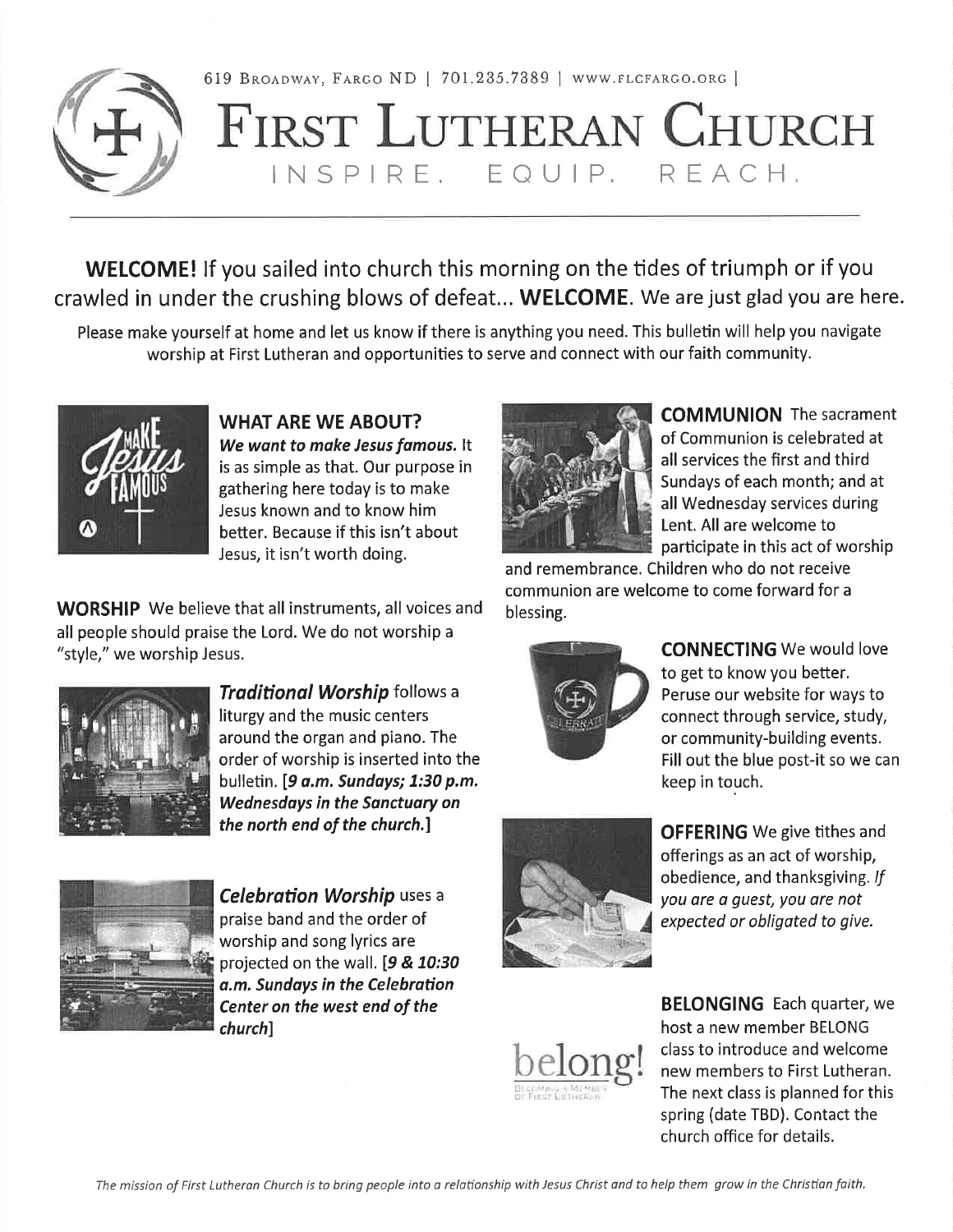## **March 21, 2021: Celebration Worship** *Live, Love, and Lead Like Jesus*

| <b>WELCOME &amp; ANNOUNCEMENTS</b>                                                                                                                                                                                                                                                                                                                                                                                                        | <b>SONG: Scars</b>                                                                                        |
|-------------------------------------------------------------------------------------------------------------------------------------------------------------------------------------------------------------------------------------------------------------------------------------------------------------------------------------------------------------------------------------------------------------------------------------------|-----------------------------------------------------------------------------------------------------------|
| <b>OPENING PRAYER</b>                                                                                                                                                                                                                                                                                                                                                                                                                     | <b>WORDS OF PROMISE</b>                                                                                   |
| <b>SONG: I Lift My Hands</b>                                                                                                                                                                                                                                                                                                                                                                                                              | <b>LORD'S PRAYER</b>                                                                                      |
| <b>CONFESSION &amp; FORGIVENESS:</b><br>Dear Father,<br>If I am honest with myself and you, I admit that I<br>am a bundle of paradoxes. I believe and I doubt.<br>I hope and get discouraged. I love and I hate; I<br>feel bad about feeling good. I feel guilty about<br>not feeling guilty. I am trusting and suspicious. I<br>am honest and still play games. I am turned off<br>by the hypocrite yet forget that I am one myself.     | <b>COMMUNION/DISTRIBUTION SONGS:</b><br>You Are My King (Amazing Love)<br>10,000 Reasons (Bless The Lord) |
|                                                                                                                                                                                                                                                                                                                                                                                                                                           | <b>POST-COMMUNION BLESSING</b>                                                                            |
|                                                                                                                                                                                                                                                                                                                                                                                                                                           | <b>PRAYERS FOR GOD'S PEOPLE</b>                                                                           |
| For all of this I ask your forgiveness Lord. Amen.                                                                                                                                                                                                                                                                                                                                                                                        | <b>BLESSING/BENEDICTION</b>                                                                               |
| <b>QUIET TIME</b>                                                                                                                                                                                                                                                                                                                                                                                                                         | <b>SENDING SONG: Rise</b>                                                                                 |
| <b>SONG:</b> King of Kings                                                                                                                                                                                                                                                                                                                                                                                                                |                                                                                                           |
| <b>SCRIPTURE: John 8:1-11</b>                                                                                                                                                                                                                                                                                                                                                                                                             | Go in peace and serve the Lord.<br><b>Thanks be to God!</b><br>$\mathbf{C}$ :                             |
| <b>MESSAGE:</b> Pastor Stephanie Tollefson                                                                                                                                                                                                                                                                                                                                                                                                |                                                                                                           |
| <b>OFFERING:</b> Thank you for your new or continued<br>generosity towards God's mission at First Lutheran<br>Church. In-person offerings may be dropped in the<br>offering baskets at the entry/exit. Offerings can also<br>be mailed to the church office and we encourage you<br>to use our online giving and texting options. Please<br>reference the back page of the worship bulletin for<br>more information or visit our website. |                                                                                                           |

*Worship has ended. Now service begins.*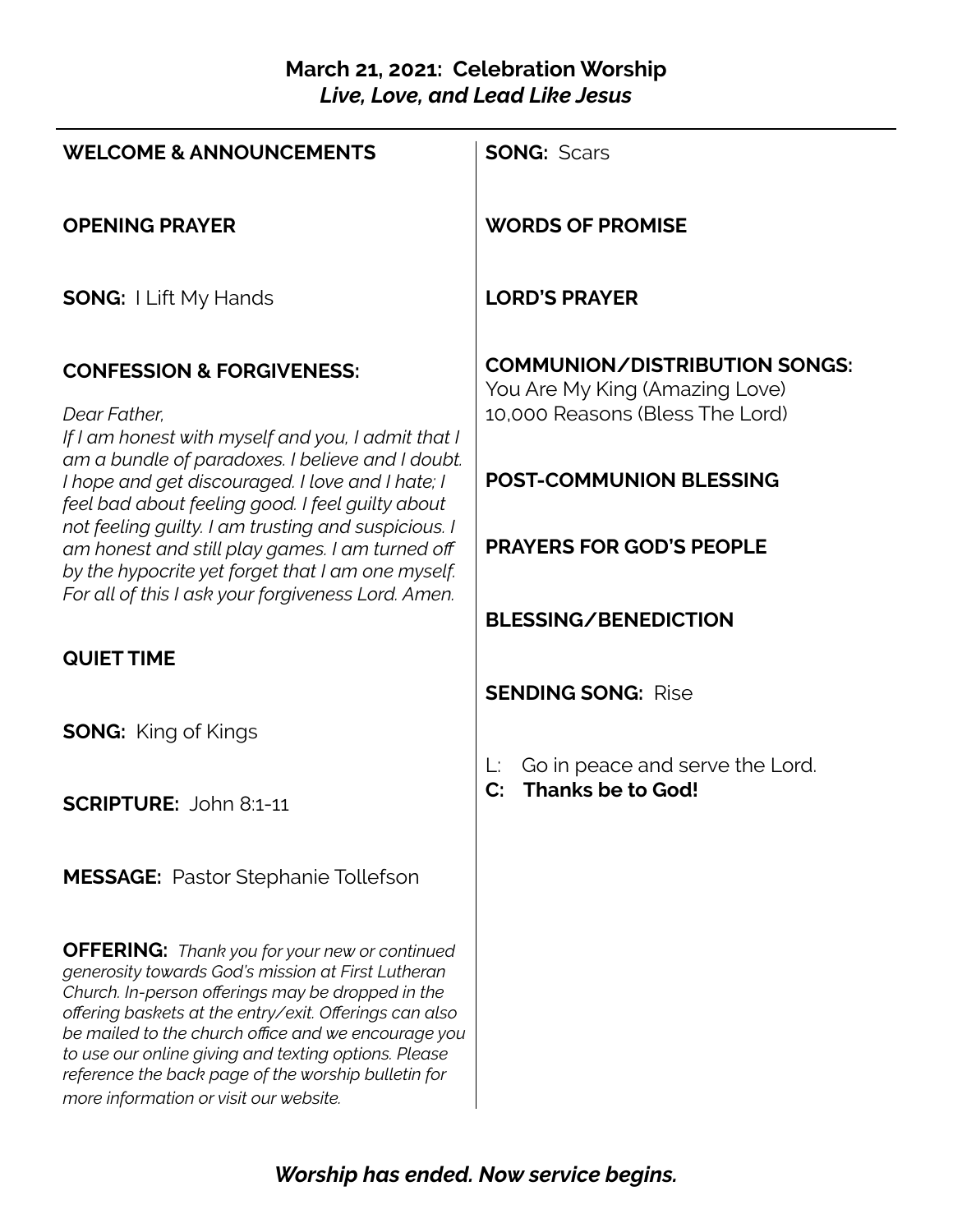# $2.9.21$ he is risen

ĪUTHĒRAN<br>CHURCH

## SUNDAY, APRIL 4 | WORSHIP SCHEDULE

**7 a.m. - Sanctuary, in-person 8:30 a.m. - Sanctuary, in-person 9 a.m. - Celebration Center, in-person** *9 a.m. - online streaming 9 a.m. - Radio: 970AM/93.7FM* **9:30 a.m. - Great Hall, in-person\*\* 10 a.m. - Sanctuary, in-person 10:30 a.m. - Celebration Center, in-person** *10:30 a.m. - online streaming* **11 a.m. - Great Hall, in-person\*\*** *11:30 a.m. - TV: KXJB channel 4*

**\*\*Family-focused service (kids' message) Online: flcfargo.org and Facebook Communion served at all services**

> *Easter Note: Due to COVID19, capacity is restricted in each worship space to 250 people (200 in Great Hall). If the service you plan to attend fills to capacity, please attend the following service 30 minutes later.*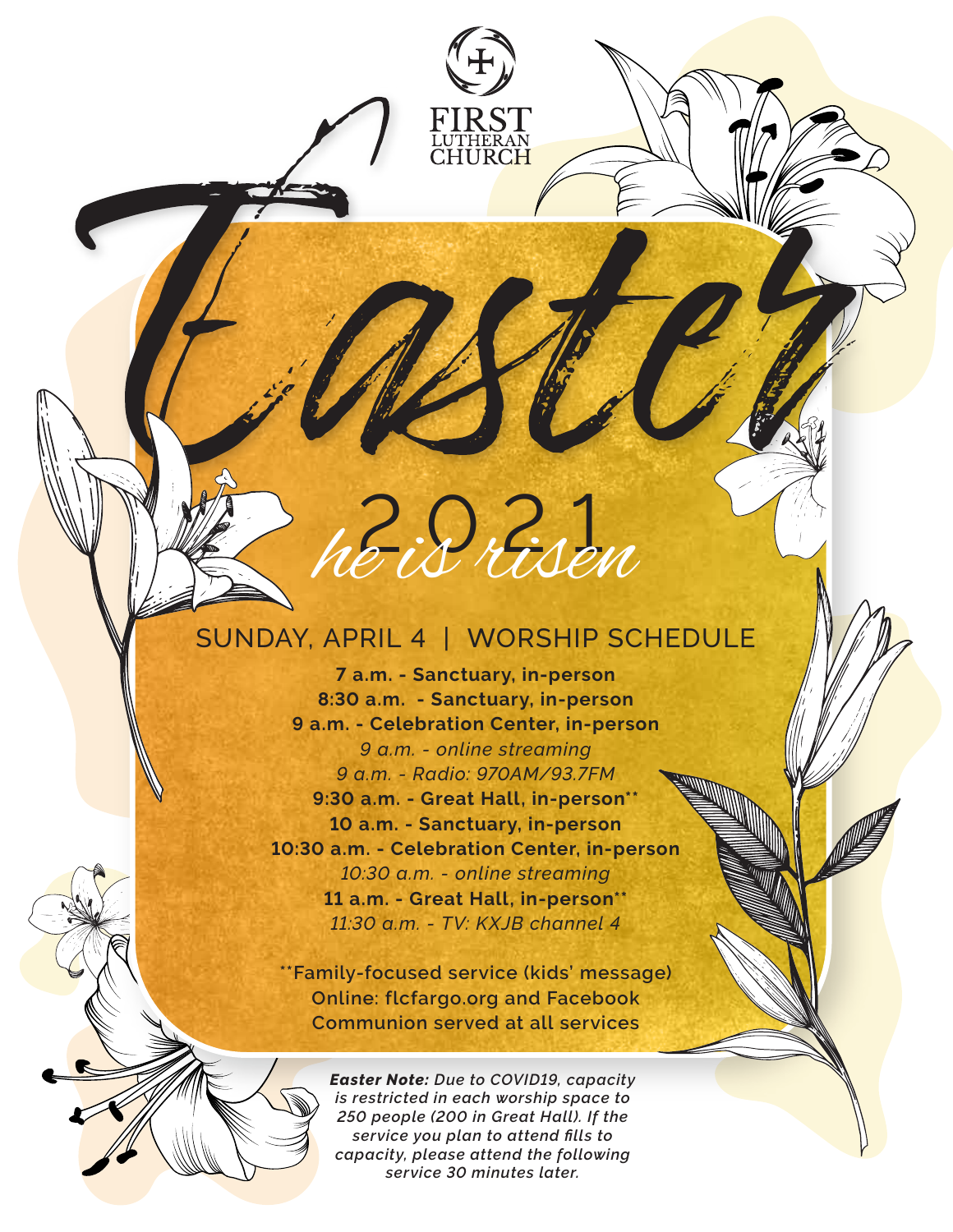

## **Congregational Survey**



**We invite you to participate in a congregational assessment for First Lutheran. A link to the online survey will be emailed to you and your family. The survey link will be open for your resonse between** *March 5-28***. All responses will be anonymous.**

**If you do not receive the email, send a message to** *info@flcfargo.org***.**

**If you'd prefer a paper copy, it is available upon request at the front desk.**

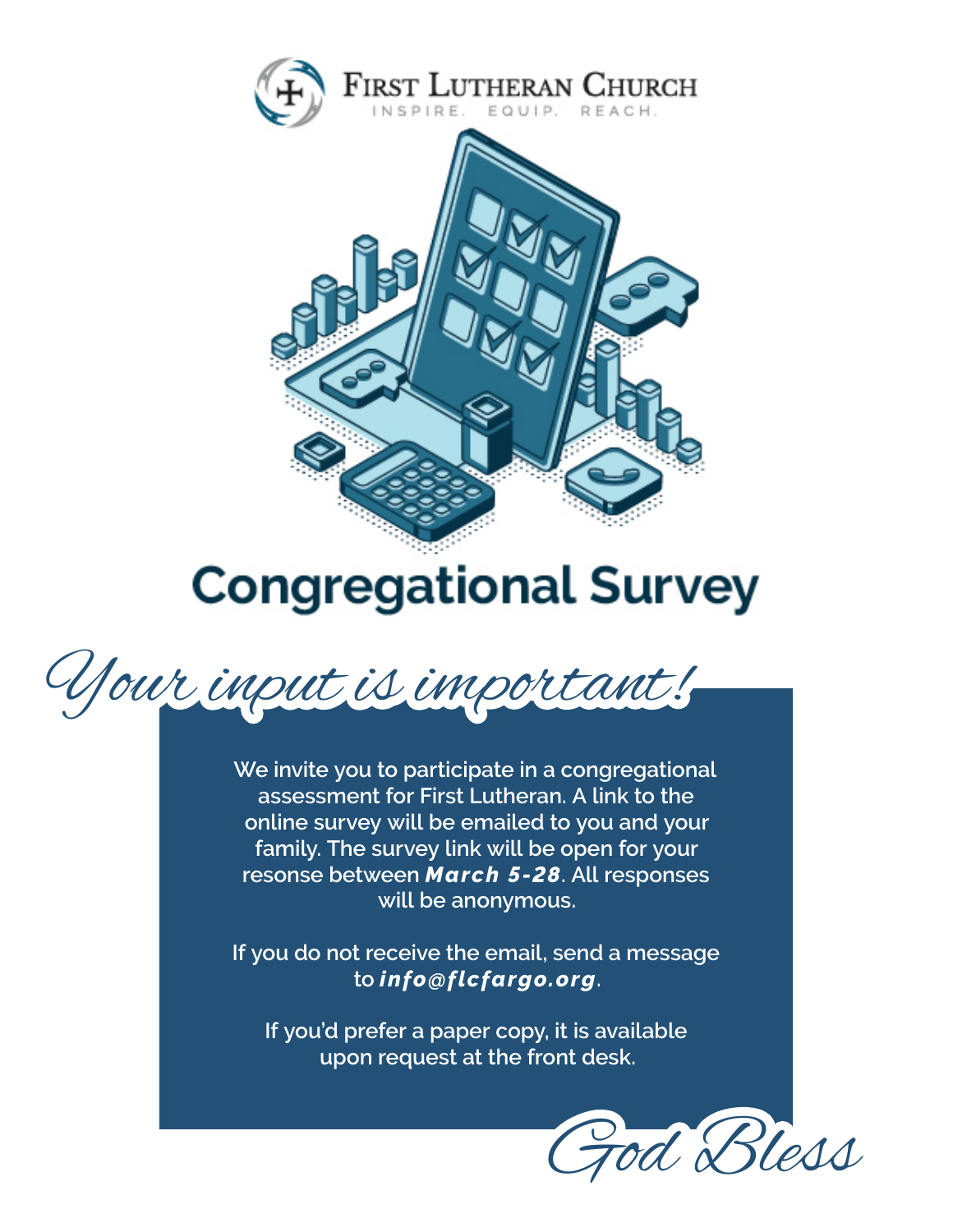## **NEWS&EVENTS**

## Visit our website for more detailed information and to register: www.flcfargo.org.

## Lent 2021: Learning to Walk in the Dark

This Lenten season, we will be learning what it means to walk in the dark. Join us through worship, book study, and other events to explore the mysteries of darkness.

In-person worship: Wednesdays, February 24-March 24

- 1:30 p.m., Wednesday Fellowship, Sanctuary  $\bullet$
- 5:30 p.m., Sanctuary
- 6 p.m., Celebration Center

Online Lenten worship: Wednesdays, February 24-March 24

5:30 p.m., flcfargo.org and Facebook

### Mission Soup To-Go (take-out only)

Sunday, March 21, 10 a.m.-noon, The Great Hall

Following worship, grab soup to-go to nourish your soul! Drive-up available at the main entrance too. Varieties include chili, bean and ham, gumbo, tomato basil, and squash.

### **Upcoming Family Life Faith Milestones**

#### **Fifth Grade First Communion**

- $\bullet$ Communion Instruction: Sunday, March 28, 3-5 p.m., **Celebration Center**
- First Communion Worship: Thursday, April 1, 6 p.m.,  $\bullet$ **Celebration Center**

#### Confirmation (make-up from October 2020 postponement)

 $\bullet$ Sunday, April 11, 1 p.m., Celebration Center

RSVP to Emily Halver, ehalver@flcfargo.org. Immediate family members only for in-person attendance due to capacity restrictions. Live-streaming will be offered on flcfargo.org.

#### **Helping Hands Men's Group Resumes**

Tuesdays, 8 a.m., Fellowship Hall-beginning March 16

All men are invited to gather for coffee fellowship (coffee and donuts/pastries) on Tuesday mornings. And Dalen may have an easy project to help with too. Questions?: contact Pastor Marty, mtollefson@flcfargo.org.

CHURCH OFFICE: 701.235.7389, info@flcfargo.org

OFFICE HOURS / WELCOME DESK: MON, TUES, WEDS, THURS 8 a.m. -- 5 p.m. FRI: 8 a.m. - 12 p.m. SUN 8:30 a.m. - 12 p.m.

Wi-Fi: FLCGuest, password: FirstLutheran619

## **CELEBRATEPRAYER**

We as God's people believe in the power of prayer. Please pray for the following who have asked to be prayed for publicly: Brenda Cummins, Amy Carey, Gail Zimprich, Julie Anderson, Janice Ames, Pam Burley, Dan and Janna Westerholm, Marilyn Parker, Betty Wilson, Liz Gibb, LaVern Hoganson, Roger Hansen, Marlene Young, Wes Briggs, Shawn Orvedal, Doug Aseby, Wayne Lebeda, and George.

The sympathy and prayers of First Lutheran are offered to the family and friends of Merna Hilde, mother of Patricia Hilde; and Jim Frisk, husband of Julie Frisk, father of Laurie Corliss, Matt Frisk, and Daniel Frisk.

## **RADIO&FLOWERS**

Today's radio broadcast and altar flowers are given in honor of the birthdays of Audrey Hahn (2/28), LaVern Hoganson  $(3/9)$ , and Phyllis Peeples  $(3/14)$ , from friends.

## **CHRISTIANEDUCATION**

Kids are an important part of FLC! In-person classes will resume in Fall 2021. Online classes and at home resources will continue through the school year.

**Nursery (0-5 yrs):** Closed until further notice (COVID precaution) Kids at First (age 3-4th grade): FLOCK Magazine and FLOCK online resources

56ers (5-6th grade): on break during Lent (kids are encouraged to attend worship with their family) Servant Leadership Academy/Confirmation

(7-8th grade): online Zoom, Wednesdays, 7 p.m. Youth Group (9-12th grade): Wednesdays, 8 p.m., Great Hall

## **YOURMINISTRYTEAM**

| <b>Pr. Corey Bjertness</b>                       | cbjertness@flcfargo.org |  |
|--------------------------------------------------|-------------------------|--|
| <b>Pr. Laurie Neill</b>                          | Ineill@flcfargo.org     |  |
| <b>Pr. Stephanie Tollefson</b>                   | stollefson@flcfargo.org |  |
| <b>Pr. Marty Tollefson</b>                       | mtollefson@flcfargo.org |  |
| <b>Rollie Johnson</b>                            | rjohnson@flcfargo.org   |  |
| <b>Shelly Erickson</b>                           | serickson@flcfargo.org  |  |
| <b>Erik Carlson</b>                              | ecarlson@flcfargo.org   |  |
| <b>Marlee Robertson</b>                          | mrobertson@flcfargo.org |  |
| <b>Polly Kloster</b>                             | pkloster@flcfargo.org   |  |
| View the entire staff online at www.flcfargo.org |                         |  |
| <b>Council Officers:</b>                         |                         |  |
| Sindy Keller, President                          | 701.238.2088            |  |
| Gary Haugo, Vice President                       | 701.261.5172            |  |
| <b>Tracy Farmer, Treasurer</b>                   | 701.356.0324            |  |
| Chris Kraemer, Secretary                         | 701.371.5718            |  |
| Gary Inman, Past Chair                           | 701.371.1563            |  |